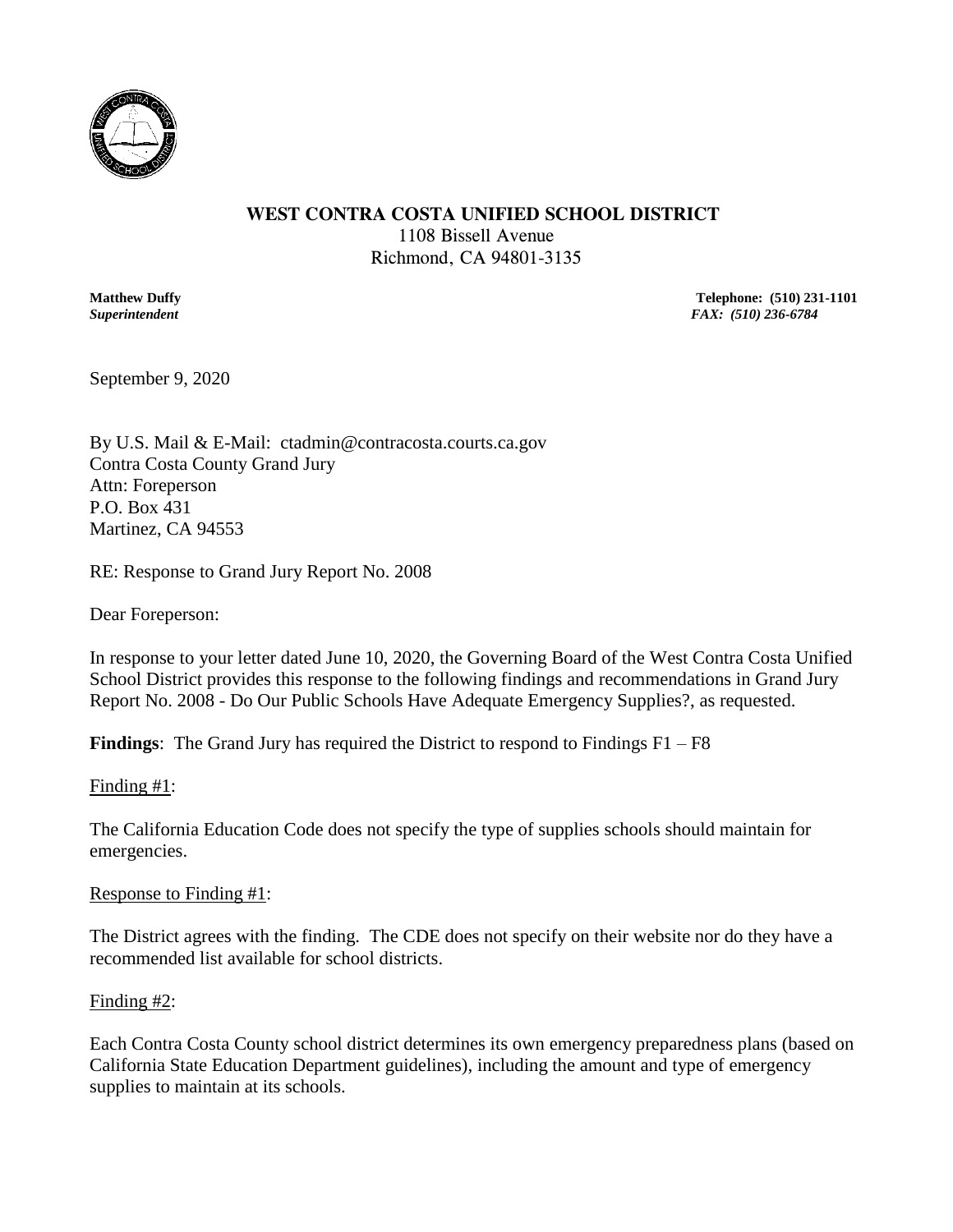Contra Costa Grand Jury September 9, 2020 – Page 2

# Response to Finding #2:

The District agrees with the finding. This response is based on inquiries of other Contra Costa County school districts and the fact that the District uses its own procurement system to determine emergency supplies inventory.

## Finding #3:

The Contra Costa County Office of Education posts on its website a recommended list (minimum standard list) of emergency supplies for school districts.

## Response to Finding #3:

The District agrees with the finding. The recommended list is available from the County website.

## Finding #4:

Some Contra Costa County school districts did not demonstrate that they maintain supplies in conformity with the Contra Costa County Office of Education minimum standard list.

### Response to Finding #4:

The District partially disagrees with the finding. While it has not verified whether other school districts maintain supplies in conformity with the County Office of Education's minimum standard list, this District does confirm with the recommendations.

# Finding #5:

Some Contra Costa County school districts fund purchasing and replenishment of emergency supplies through their annual budgets, but most school districts in Contra Costa County fund them through parent or community donations.

### Response to Finding #5:

The District agrees with the finding. The District funds the minimal standard for emergency supplies through the annual budget but does allow elementary schools to fund additional supplies using PTA funds.

### Finding #6:

Contra Costa County school districts can apply for federal, state, corporate or non-profit organization grants to help pay the cost of acquiring and maintaining school emergency supplies.

### Response to Finding #6:

The District agrees with the finding. The District has previously applied for two grants related to safety equipment but did not receive an award.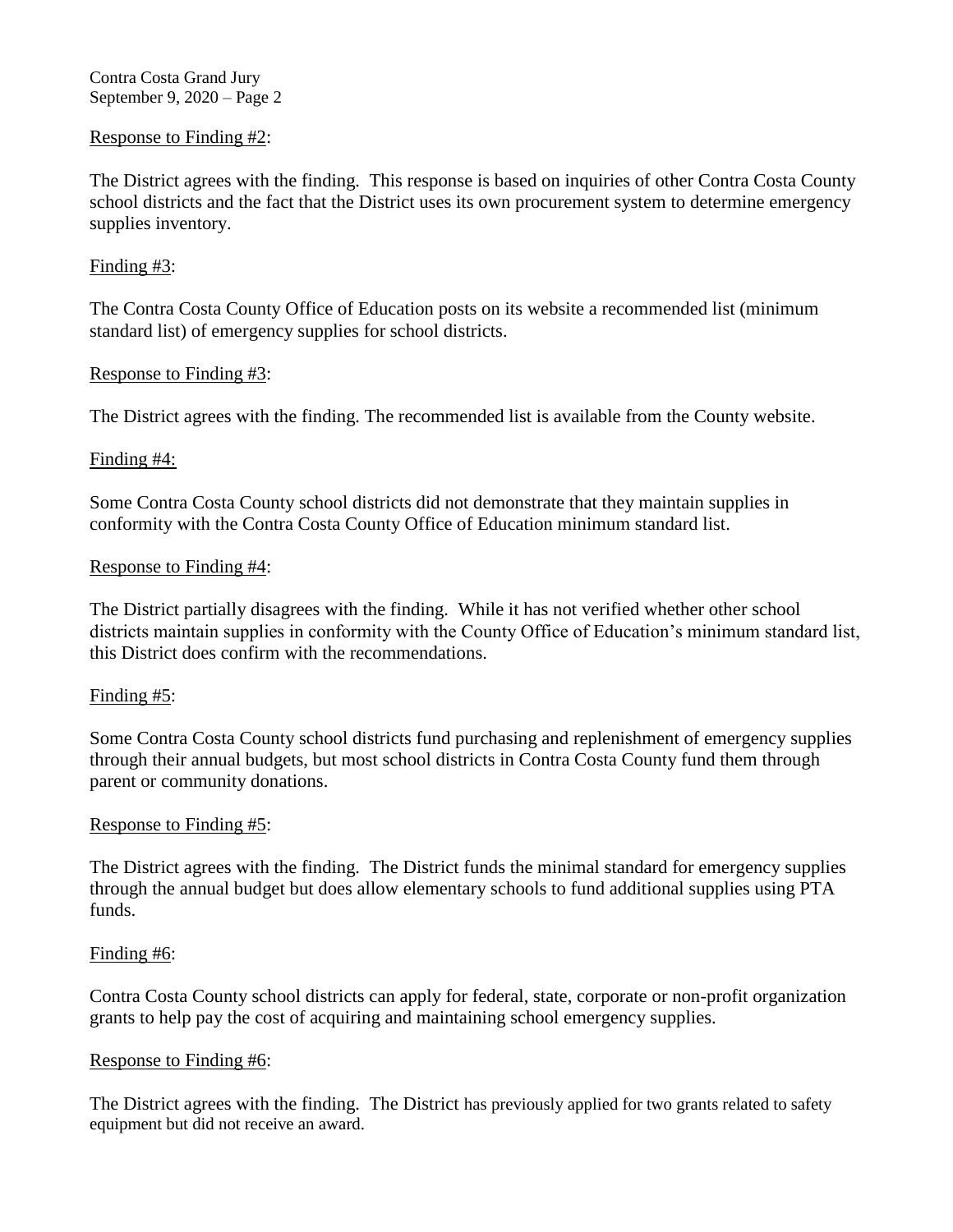Contra Costa Grand Jury September 9, 2020 – Page 3

# Finding #7:

Each Contra Costa County school district has either a designated safety/ resource officer or a school administrator who fills the safety/ resource officer role.

# Response to Finding #7:

The District partially disagrees with the finding. The District has not verified the existence of an assigned safety/resource officer or school administrator being assigned to this role in every school district. The WCCUSD has Campus Safety Officers assigned to the secondary schools and elementary schools have administrators to assist with safety/resource issues on those campuses. The District does not have School Resource Officers provided by the local police departments.

# Finding #8:

There is no legal requirement that teachers renew CPR and First Aid certification training after teachers initially obtain their teaching credential.

# Response to Finding #8:

The District agrees with the finding. Currently there is no legal requirement mandating that teachers renew CPR & First Aid training after being hired. The District does, however, provide online training for employees if needed.

**Recommendations:** The Grand Jury has required the District respond to Recommendations R1, R3, R4 and R5.

# Recommendation #1:

Each Contra Costa County school district board should consider adopting the Contra Costa County Office of Education Emergency Supplies list (minimum standard list) for its schools and identifying funding sources to purchase the supplies, by December 31, 2020.

# Response to Recommendation #1:

This recommendation has been implemented. The District has memorialized the recommended emergency supplies list in every school's Comprehensive Site Safety Plan (CSSP) which are approved by the school board on a yearly basis. Additionally, the emergency supplies are purchased using allotted funds from the annual budget.

# Recommendation #3:

The Contra Costa County school district boards should consider applying for federal, state, corporate, and non-profit organization grants to fund the acquisition of school emergency supplies, by June 30, 2021.